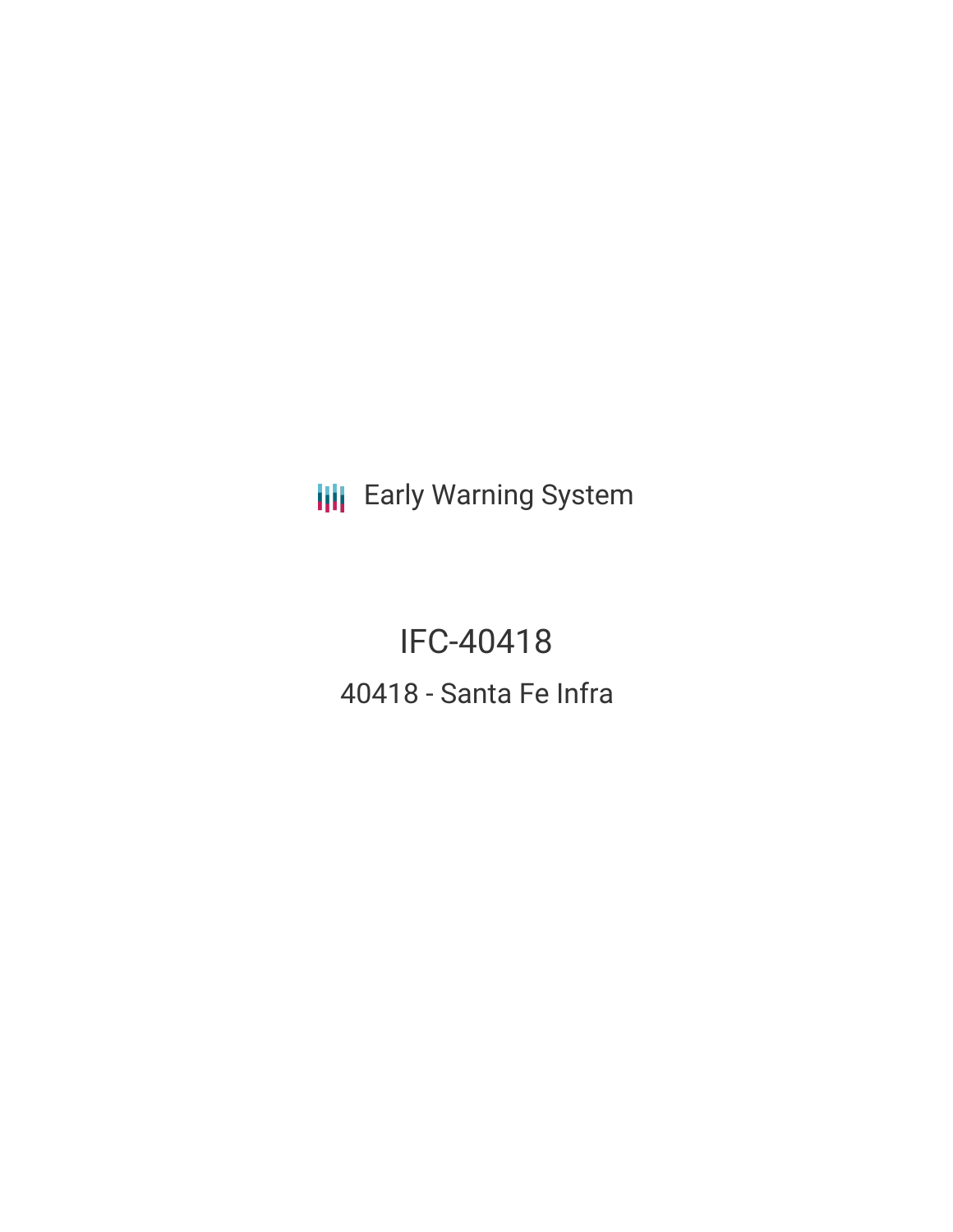## **Quick Facts**

| <b>Countries</b>               | Argentina                               |
|--------------------------------|-----------------------------------------|
| <b>Specific Location</b>       | Province of Santa Fe                    |
| <b>Financial Institutions</b>  | International Finance Corporation (IFC) |
| <b>Status</b>                  | Proposed                                |
| <b>Bank Risk Rating</b>        | B                                       |
| <b>Voting Date</b>             | 2018-07-27                              |
| <b>Borrower</b>                | Governement of the Province of Santa Fe |
| <b>Sectors</b>                 | Infrastructure, Transport               |
| <b>Investment Type(s)</b>      | Loan                                    |
| <b>Investment Amount (USD)</b> | \$300.00 million                        |
| <b>Loan Amount (USD)</b>       | \$300.00 million                        |
| <b>Project Cost (USD)</b>      | \$300.00 million                        |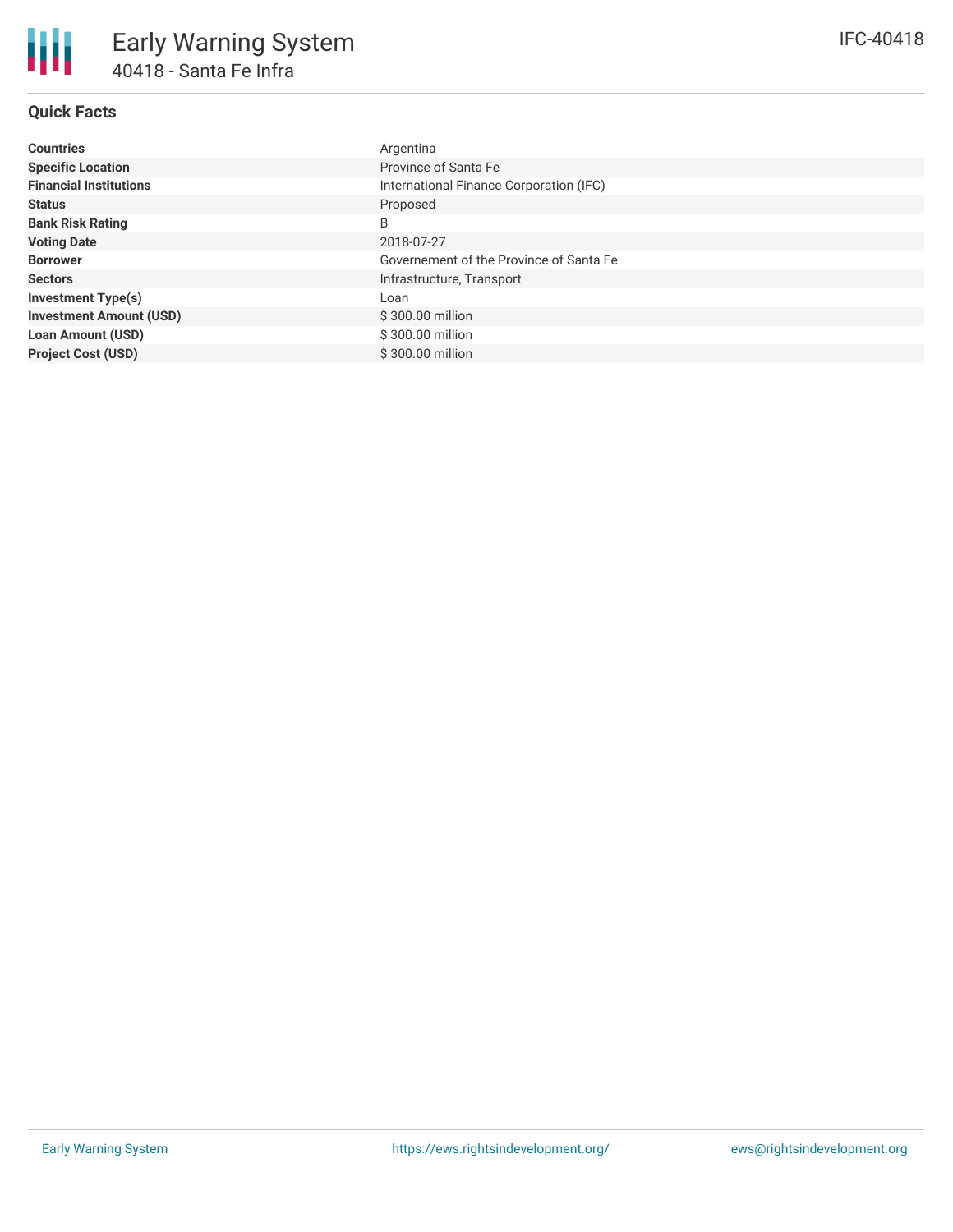## **Project Description**

The proposed IFC investment will support the Urban Streets Pavement Program (Programa de Pavimientacion de Calles a Nivel Definitivo y Cordón Cuneta en Distintos Municipios y Comunas de La Provincia de Santa Fé) of the Province of Santa Fé, Argentina (the "Borrower" or the "Province"). Specifically, this program will support paving of urban streets in municipalities and comunas ("MM/CCs") throughout the Province. It will contribute to improve living conditions for approximately 200,000 residents. Benefits are expected to include reduction of waterborne diseases, improved delivery of public services (public transportation, waste collection) and real estate appreciation.

The proposed investment will finance pavement of existing urban streets and the program will not entail any construction of new streets or modification of the physical footprint of the existing roads. IFC investment consists of a senior loan of US\$300 million to be committed in two tranches, for a total of US\$150 million for IFC's own account and US\$150 million in mobilization.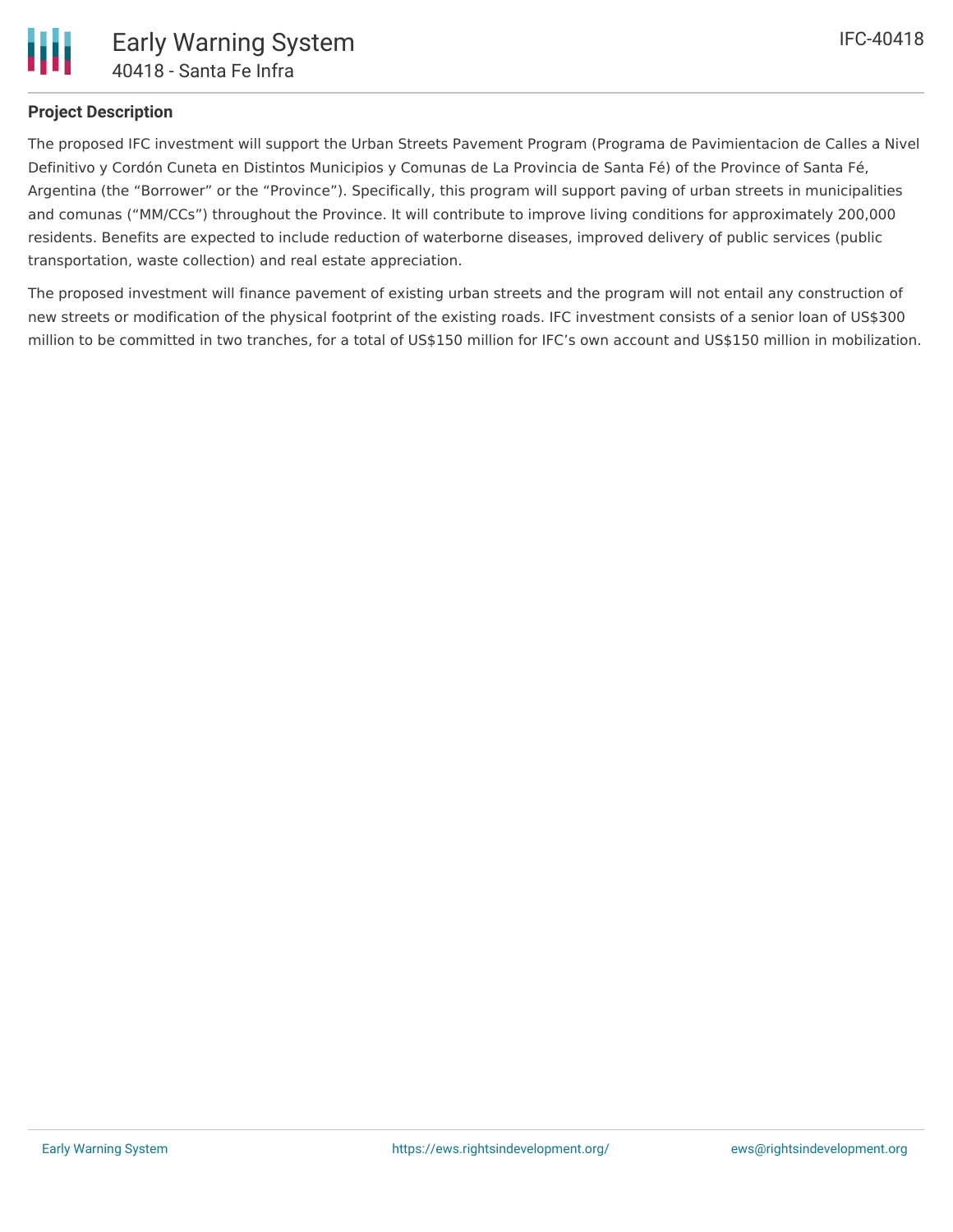## **Investment Description**

• International Finance Corporation (IFC)

IFC's investment will be in the form of a US\$300 million senior loan, composed of an IFC A Loan of up to US\$150 million and mobilization for the remaining US\$150 million. IFC's investment will be committed in two tranches to finance a multi-year investment program and accommodate to its implementation schedule. The Province will on-lend the funds to the MM/CCs for implementation of the investments.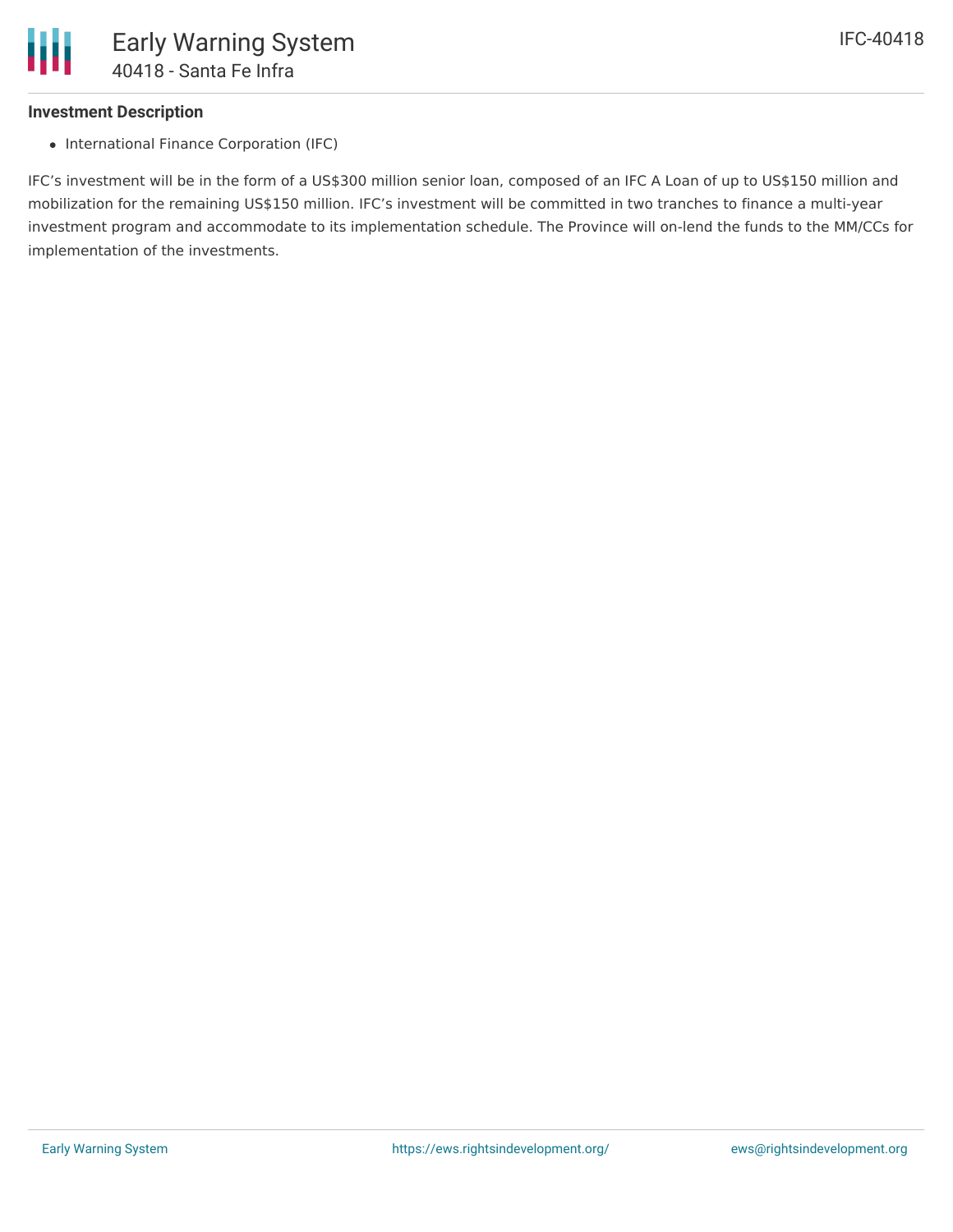## **Contact Information**

ACCOUNTABILITY MECHANISM OF IFC

The Compliance Advisor Ombudsman (CAO) is the independent complaint mechanism and fact-finding body for people who believe they are likely to be, or have been, adversely affected by an IFC or MIGA- financed project. If you submit a complaint to the CAO, they may assist you in resolving a dispute with the company and/or investigate to assess whether the IFC is following its own policies and procedures for preventing harm to people or the environment. If you want to submit a complaint electronically, you can email the CAO at CAO@worldbankgroup.org. You can learn more about the CAO and how to file a complaint at <http://www.cao-ombudsman.org/>

For [Inquiries](https://disclosures.ifc.org/#/projectDetail/SII/40418) About the Project, Contact

Gobierno de la Provincia de Santa Fe Pablo Olivares Secretario de Finanzas e Ingresos Públicos +54 342 450 6802 / +54 342 450 6802 polivares@santafe.gov.ar Centro Cívico: Av. Illía 1151 (S3000DWC) Santa Fe <https://www.santafe.gov.ar/>

Local Access for Project [Documentation](https://disclosures.ifc.org/#/projectDetail/SII/40418)

IFC requires local disclosure of the ESRS and ESAP in a culturally appropriate manner and language. The Province of Santa Fe will (i) create a website within the Province's official site [https://www.santafe.gov.ar/](https://disclosures.ifc.org/"https://www.santafe.gov.ar/"); and (ii) notify IFC of the date of local release and provide details of how it was undertaken (e.g. website link, etc.).